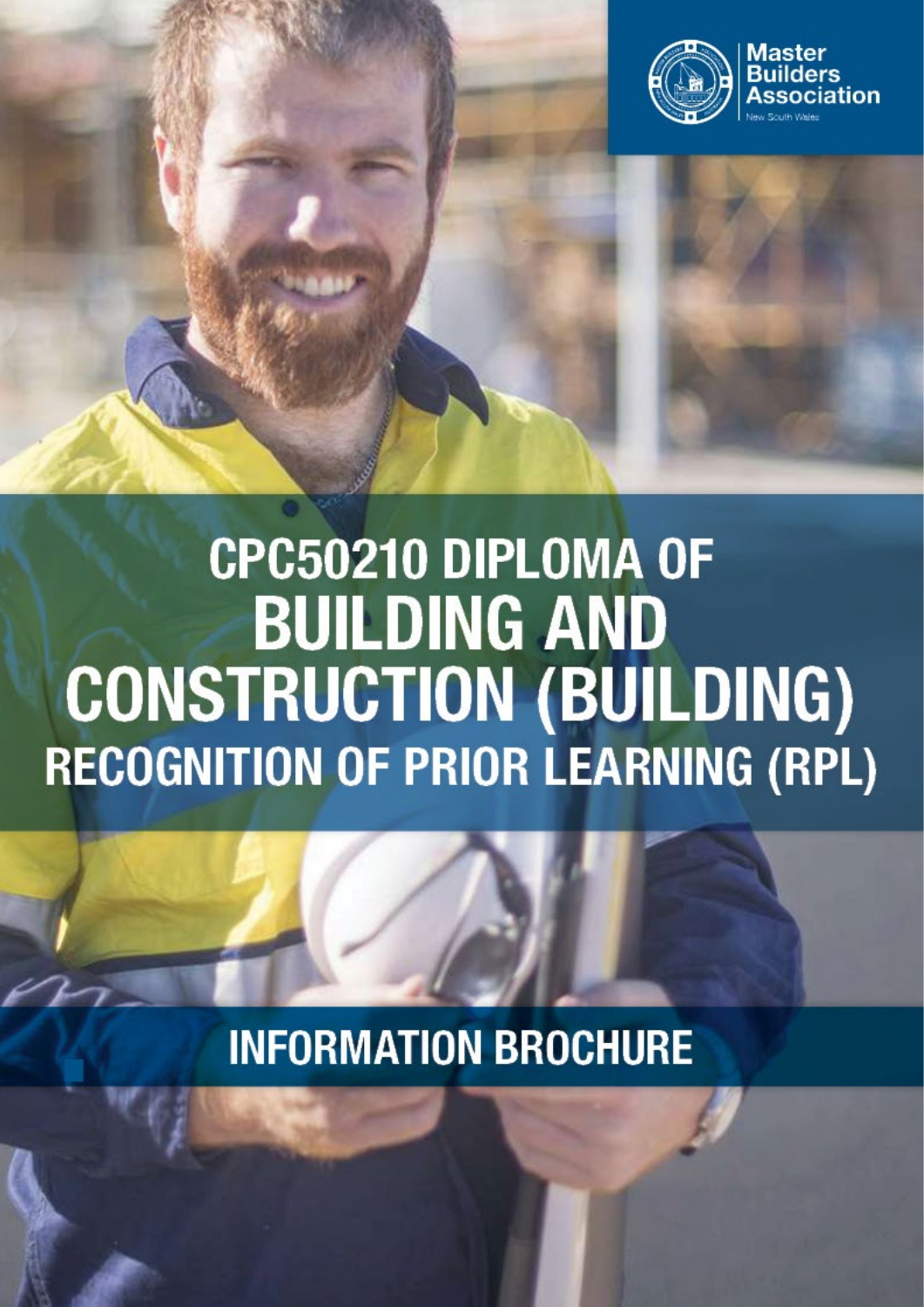- **X NATIONALLY RECOGNISED TRAINING**
- **SMART AND SKILLED**

✔ RECOGNITION OF PRIOR LEARNING





# **CPC50210 DIPLOMA OF BUILDING AND CONSTRUCTION (BUILDING)**

RECOGNITION OF PRIOR LEARNING (RPL)

#### **OVERVIEW**

Master Builders Association of NSW Pty Ltd (Master Builders) is a Registered Training Organisation offering nationally recognised qualifications and courses across New South Wales which meet national industry standards.

The *CPC50210 Diploma of Building and Construction (Building),* RPL offered by Master Builders is designed to formally recognise technical skills and knowledge already gained through industry related experience by a process called Recognition of Prior Learning.

This qualification provides a trade outcome in building and construction, covering residential and commercial work. Upon successful completion you will achieve qualification *CPC50210 Diploma of Building and Construction (Building)* or a Statement of Attainment for units deemed competent.

#### WHAT IS RPL?

Recognition of Prior Learning (RPL) is an assessment pathway that has been designed to acknowledge your full range of skills and knowledge, irrespective of how it has been acquired. This includes competencies gained through formal and informal study, work experience, employment and other life experiences.

Master Builders is committed to helping you get your experience recognised, irrespective of where and how your learning has taken place.

### WORK REQUIREMENTS

Applicants must be employed under licenced builders for at least five years and have access to low and medium rise building projects.

By enrolling into an RPL pathway, you are responsible for access to resources and the range of jobs that are needed to be able to provide required evidence.

#### ENTRY REQUIREMENTS

Master Builders applies the following entry requirements:

- a minimum of five (5) years full-time (or equivalent) experience in the building and construction industry working under a licenced builder (experience must be within the last 10 years).
- Recommended to have a minimum of six (6) months of supervisory experience
- a valid White Card (General Construction Induction card)
- You hold a current Contractor's Licence, industry qualification OR can provide the details of two (2) referees that have worked with you for 12 months or more and can confirm your work history / experience. (Referees must be a current licenced builder, construction manager or site foreman)
- access to various medium rise building projects, including:
	- Classes 1 and 10, and
	- Classes 2 and 3 to a maximum of 3 storeys, and
	- Classes 4 to 9 to a maximum of 3 storeys, not including Type A construction.
- able to answer at least 80% of the technical industry questions correctly during your application process.

This RPL pathway has been designed to meet part of the NSW Fair Trading criteria to apply for a Building Licence. NSW Fair Trading have specific criteria in addition to this qualification.

Visit the NSW Fair Trading website for further information **www.fairtrading.nsw.gov.au**.

#### SMART AND SKILLED

This training may be subsidised by the NSW Government under the Smart and Skilled initiative. If you are eligible for the government subsidy, your student fee will be determined by the NSW Government.

Smart and Skilled prices are subject to funding availability. Fees and funding will be confirmed once we have received your successful application.

To be eligible, you must also meet the following Smart and Skilled eligibility criteria:

- You live or work in NSW
- You are an Australian citizen or permanent resident or a humanitarian visa holder, or a New Zealand citizen
- Over 15 and no longer attending school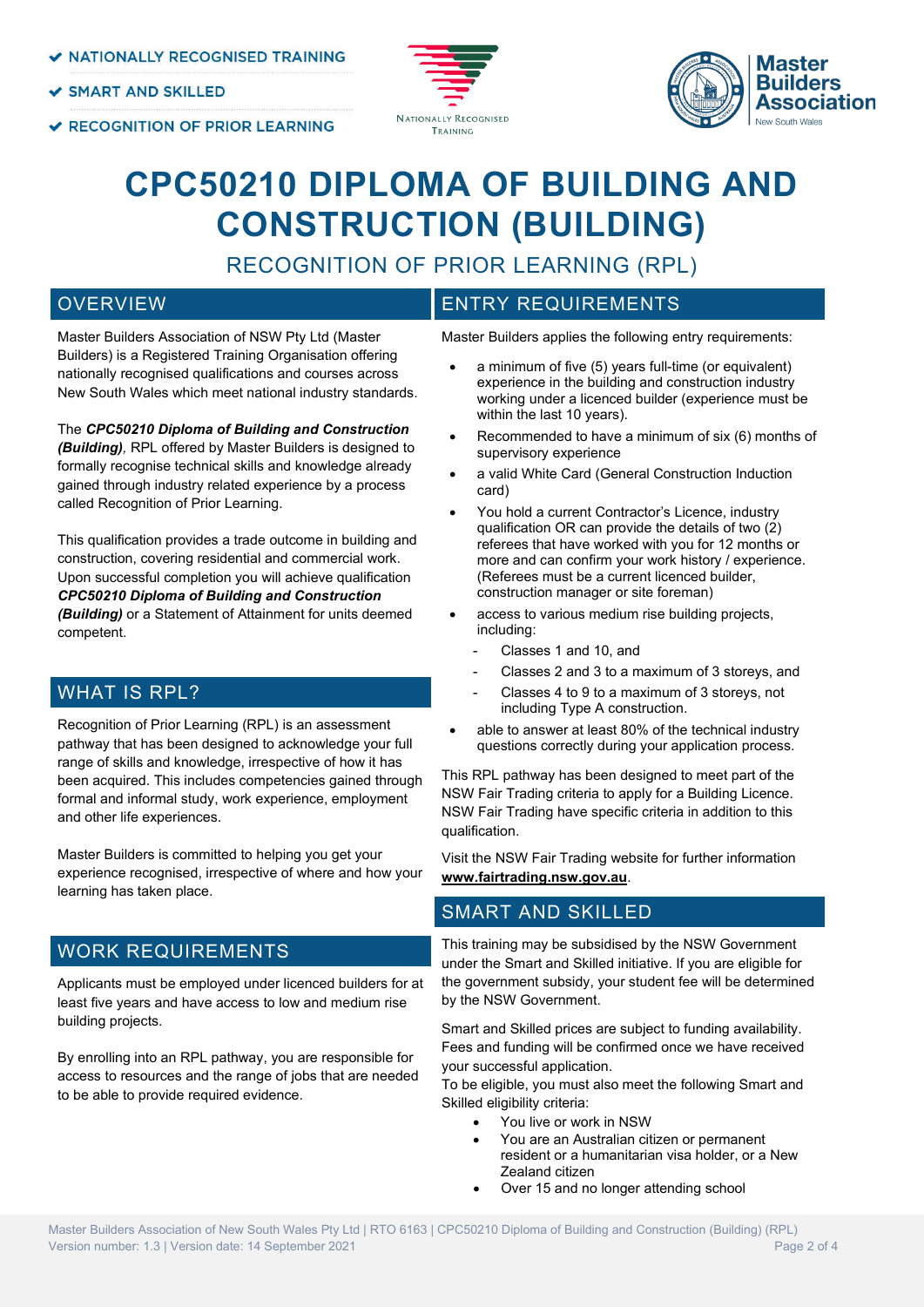

#### ENROLMENT

## RPL ASSESSMENT METHODS

You will be required to provide evidence of meeting entry requirements upon enrolment, including any transcripts you have achieved from any prior training.

On enrolment, you will be required to provide copies of:

- Driver licence (photo ID with address)
- Green Medicare Card or Passport
- A valid White Card

Participants will require sufficient language, literacy, and numeracy skills to be able to engage in the assessment and to perform workplace tasks such as calculating materials, interpreting building plans and specifications, and recording work outcomes. If you require assistance, please contact us to discuss options available to you.

It is anticipated that the RPL process will take between three (3) and six (6) months. You should aim to have the knowledge questions completed in the first two (2) months. It is a condition of enrolment that you have access to resources and building documentation that meets the requirements of the units within the qualification.

#### RESOURCE REQUIREMENTS

An RPL pathway will require you to have access to the below items:

- Computer with internet access
- Phone or laptop/iPad to gather video and photo evidence of undertaking practical tasks
- Personal Protective Equipment (PPE) including steel cap work boots, hearing protection, eye protection and mask.
- Company policies and procedures and any standard forms / contracts used in building and construction.
- Project plans and specifications

#### GAP TRAINING

Gap training or further assessments will be advised on an individual basis through a plan provided by your assessor. This may require attendance at our online / webinar tutorial sessions. Should this be the case, you will be advised of any adjustment in applicable fees.

You will be required to complete an RPL Kit which includes sections for:

- Knowledge questions
- Practical projects and observations

The knowledge questions are a series of questions designed to assess understanding of tasks and processes within the construction industry.

A portfolio of evidence is to be collected for building projects outlined in your RPL kit. Detailed instructions of documentary evidence required and tasks to be undertaken are included in the RPL Kit.

You will be required to provide evidence that meets the requirements of the units for at least two of these medium rise building and construction projects. Sample evidence you will be required to provide includes:

- Site safety inspection and SWMS
- Identify services layout and connection methods to medium rise construction projects
- Tender documentation
- Explain and negotiate a contract with a client
- Review project progress / payment claims
- Problem solving with contractors /stakeholders
- Development applications
- Contract of works and insurances
- Project schedules / Gantt charts
- Compliance certificates
- Dilapidation reports
- Estimated costs of construction
- Project management correspondence
- Sub-contractor management
- Quality assurance reports
- Contract variations and dispute resolution
- Business and financial management

#### FEES AND SUBSIDIES

A general guide to fees for this qualification pathway is:

| Smart and Skilled subsidised*                     |                    |  |
|---------------------------------------------------|--------------------|--|
| If you do not hold a previous<br>qualification    | \$2,790 to \$3,580 |  |
| If you hold a previous qualification              | \$3,130 to \$4,030 |  |
| Indicative pricing without NSW Government Subsidy |                    |  |
| Master Builders Member Rate                       | \$3,950            |  |
| Non-Member Rate                                   | \$4.250            |  |

MBA does not accept more than \$1,500 in advance of service being provided. Please refer to the [website](https://www.mbansw.asn.au/training/my-office-or-worksite/sun-01112020-1111/dipbcrpl-cpc50210-diploma-building-and) for full details on the fee payment structure.

*\*The fee is typically closer to the lower fee if you hold a Certificate IV in Building and Construction (Building) with code CPC40108 or CPC40110*